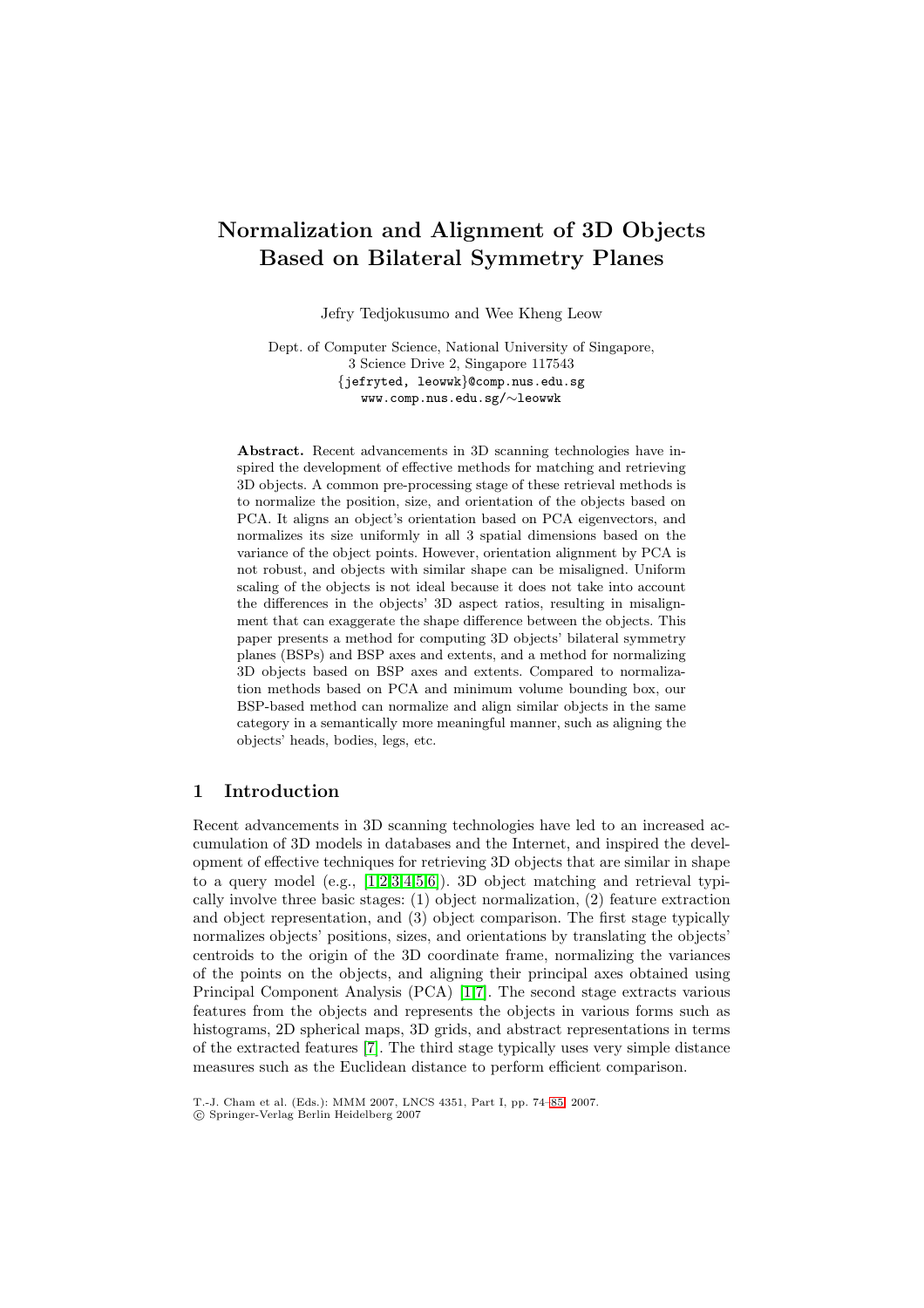The standard normalization method described above is not ideal. Orientation alignment based on PCA is not robust because PCA is sensitive to point distributions of the objects. Objects with similar shape may be misaligned [1] (Fig. 1). Moreover, this method does not take into account the difference in the objects' 3D aspect ratios. Normalization of objects with different 3D aspect ratios by the same scaling factors in all 3 spatial dimensions causes misalignments of their corresponding parts (Figs. 2,  $7(a)$ ). All these misalignments can res[ult](#page-10-0) in a[n e](#page-3-0)xaggeration of the difference between objects with similar shapes. Consequently, relevant objects (i.e., objects in the same category as the query) may be regarded by the matching algorithm as different from the query and are not retrieved. Therefore, it is importan[t t](#page-3-1)[o n](#page-9-0)ormalize and align the objects properly.

A straightforward improvement over the standard normalization method is to scale the objects according to their 3D aspect ratios. This brings out a question: In which coordinate system should the objects' 3D aspect ratios be measured? A possibility is to measure 3D aspect ratios along the PCA axes. This method is not robust because, as discussed above, orientation alignment based on PCA is not robust. An alternative method is to compute the objects' minimum volume bounding boxes (MBB) [8], and normalize the objects based on MBB axes and widths. Our studies show that this method is even less robust than the PCA method, as will be discussed further in Sections 2 and 4.

It is observed that many natural and man-made objects exhibit bilateral (i.e., left-right) symmetry. It i[s a](#page-11-0) kind of reflectional symmetry that has an interesting semantic meaning: the bilateral symmetry plane (BSP) divides an object into a left and a right half, each is a mirror reflecti[on](#page-2-0) of t[he](#page-6-0) other about the BSP. Moreover, the major axis that defines the object's top and bottom lies in the BSP. Therefore, by normalizing objects according to the principal axes and 3D aspect ratios defined on BSP, the objects' semantically corresponding parts such as head, body, legs can be aligned. Consequently, shape matching of objects aligned in this manner would be semantically more meaningful.

Note that PCA or MBB alone is insufficient for computing an object's BSP. The PCA and MBB planes (i.e., the planes normal to the PCA/MBB axes) may not be aligned to the BSP plane in terms of position and 3D orientation (Figs. 1 and 2). Furthermore, an object has three PCA planes and three MBB planes. Using only PCA and MBB algorithms, it is impossible to determine which of the three planes is nearest to the object's BSP. For objects that are not exactly bilaterally symmetric, the best fitting BSP may not pass through the object[s'](#page-3-0) cent[ro](#page-3-1)id. So, to determine an object's BSP, the algorithm needs to compute the correct 3D orientation and position of a plane that separates the object into two bilaterally symmetric parts.

This paper presents a method for (1) computing 3D Objects' BSPs and BSP axes and extents, and (2) normalizing and aligning 3D objects based on BSP axes and extents. Test results show that the algorithm can compute the exact BSPs of exactly bilaterally symmetric objects. For objects that are roughly bilaterally symmetric, the algorithm can compute the best fitting BSPs. Normalization of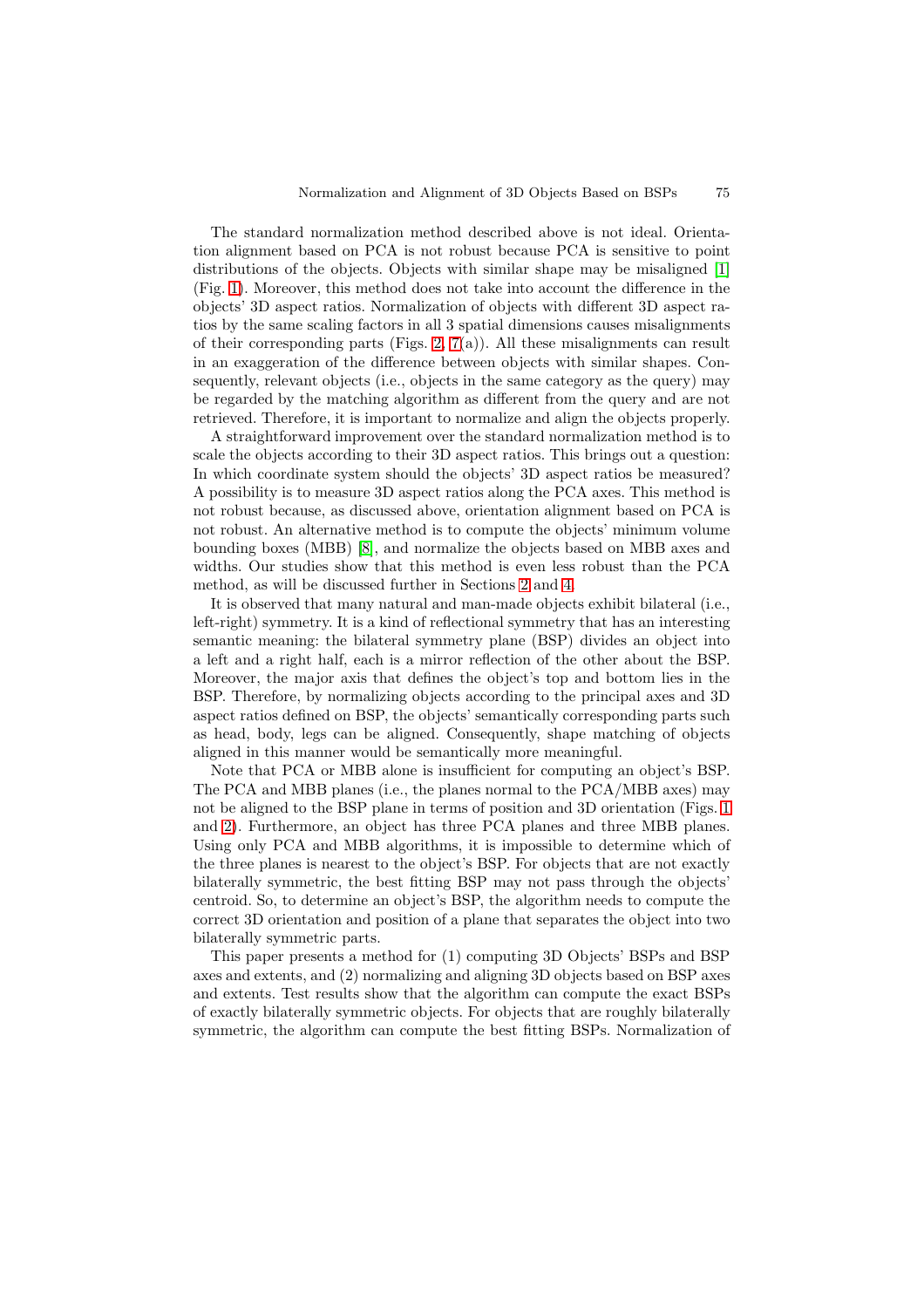#### 76 J. Tedjokusumo and W.K. Leow

objects according to BSPs yields better normalization and alignment between 3D objects in the same category compared to those using PCA and MBB.

# **2 Related Work**

<span id="page-2-0"></span>There is a substantial amount of work on 3D symmetry detection. Alt el al. [9] described algorithms for computing exact and approximate congruences and symmetries of geometric objects represented by point sets. Wolter et al. [10] presented exact algorithms for detecting all rotational and involutional symmetries in point sets, polygons and polyhedra. Jiang et al. [11,12] presented methods [for](#page-11-1) determining rotational and involutional symmetries of polyhedra. Brass and Knauer [13,14] further developed methods for computing and testing sy[mme](#page-11-2)tries of non-convex polyhedra and general 3D objects. Zabrodsky et al. [15] defined a Continuous Symmetry Measure to quantify the s[ym](#page-11-3)[met](#page-11-4)ries of objects. Minovic et al. [16] described an algorithm for identifying symmetry of 3D objects represen[ted](#page-11-5) [by](#page-11-6) octrees.

Sun and Sherrah [17] proposed algorithms for determining refle[ctio](#page-11-7)nal and rotational symmetries of 3D objects using orientation histograms. To reduce the search spac[e, th](#page-11-8)eir algorithms search for the symmetries of an object along its principal axes and small orientation neighborhoods around them. The principal axes are obtained fr[om](#page-11-9) a method similar to PCA. Our studies show that this approach is not robust because the reflectional symmetry plane of an object can be quite far from the PCA planes normal to the PCA axes (Section 4).

The above research work has focused on symmetry detection or quantification. On the other hand, Jiang and Bunke [18] applied symmetry detection in polyhedra for object recognition. Kazhdan et al. developed methods of matching 3D shape using reflectively symmetric feature descriptors [19] and [rot](#page-6-0)ationally symmetric descriptors [20].

In this paper, we focus on determining [bila](#page-11-10)teral symmetry planes (BSPs), BSP axes, and 3D aspect ratios for more robust and semantically meaningful normalization and alignment of 3D objects. The objects are [rep](#page-11-11)resented as pointand-mesh models, and [the](#page-11-12) object points need not be uniformly distributed over their surfaces. Indeed, many of our test objects are composed of highly nonuniformly distributed points.

Principal Component Analysis (PCA) is a well-known method for computing the principal axes of an object and the spread of points along the axes. It is the standard method for normalizing 3D objects' orientation. However, the principal axes obtained by PCA are sensitive to the distributions of points on the objects. Differences in point distributions between two objects of similar shape can cause their orientations to be misaligned [1]. This problem is most serious for objects that are not exactly bilaterally symmetric (Fig. 1). Moreover, the variances of the points along the PCA axes (i.e., the eigenvalues) are sensitive to non-uniformity of point distributions. Two objects with the same extents but different point distributions can have different var[ia](#page-10-0)nces (Fig. 2) As a result, the eigenvalues cannot be used as good estimates of the objec[t's](#page-3-0) 3D aspect ratios.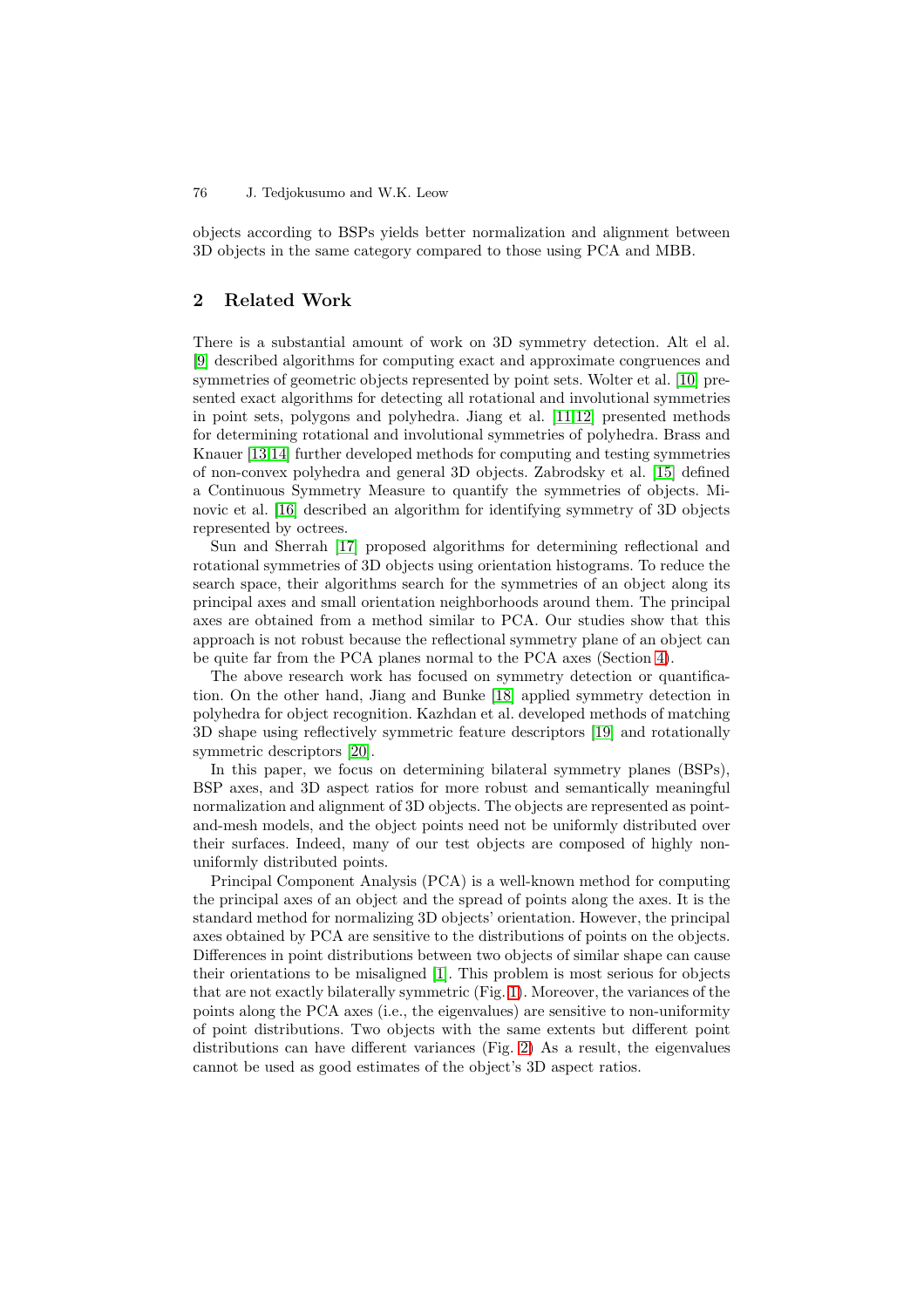

Fig. 1. PCA misalignment. Spider b is not exactly bilaterally symmetric, causing its PCA axes (black lines) to be misaligned with those of spider a. However, their computed BSPs are well aligned. Left and right sides of BSPs are denoted by different colors.

<span id="page-3-0"></span>

**Fig. 2.** MBB misalignment. Airplanes a and c have different 3D aspect ratios. (b, d) Their first PCA axes (with the largest eigenvalues, horizontal black lines) are aligned with the BSPs but their MBBs (green boxes) are not.

<span id="page-3-1"></span>The minimum volume bounding box (MBB) algorithm developed in [8] is less sensitive to the overall distribution of the points on the objects but is very sensitive to the positions of the points furthest from the objects' centroid. Typically, the objects' MBBs are not aligned with their BSPs (Fig. 2). However, it can compute the extents of the objects even if the point distributions are [no](#page-11-0)t uniform. So, MBB widths can be good estimates of the objects' 3D aspect ratios if MBB axes are aligned with the BSPs.

## **3 Bilateral Symmetry Plane**

## **3.1 Computing BSP**

For objects that are rotationally symmetric, such as a ball and an orange, each of the multiple rotational symmetry planes is a bilateral symmetry plane (BSP). However, for most natural and man-made objects with bilateral symmetry, they have only one BSP each (Figs. 1, 2, 5). To compute an object's BSP, we use the fact that each point on the object's surface has a mirror reflection with respect to the BSP.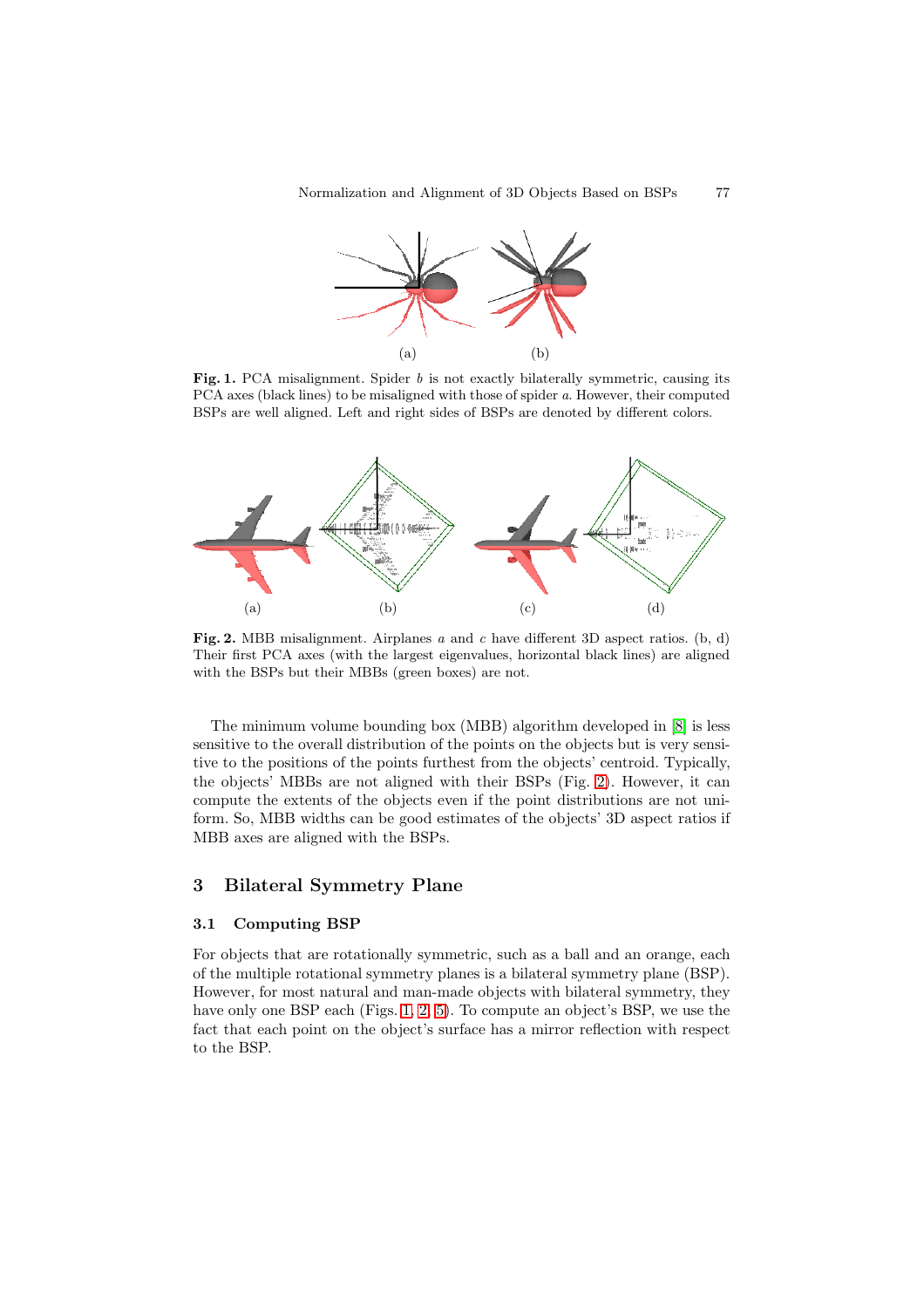

**Fig. 3.** Object point **p** and its mirror reflection **p**<sup> $\prime$ </sup> with respect to the plane  $\pi$ 

A plane  $\pi$  in 3D space can be parameterized by the equation

$$
\mathbf{w} \cdot \mathbf{x} + w_0 = 0 \tag{1}
$$

<span id="page-4-1"></span>where  $w_0$  and  $\mathbf{w} = (w_1, w_2, w_3)$  are the parameters of the plane, and **x** is any 3D point on the plane. Consider any two points **x**<sup>1</sup> and **x**<sup>2</sup> lying on the plane. From Eq. 1, we obtain

<span id="page-4-0"></span>
$$
\mathbf{w} \cdot (\mathbf{x}_2 - \mathbf{x}_1) = 0 \tag{2}
$$

which means that **w** is normal to the plane. Thus, the plane's unit normal vector **u** is given by  $w/||w||$ . The perpendicular distance  $\rho$  of the plane from the origin is given b[y](#page-4-0)  $\mathbf{u} \cdot \mathbf{x}$  for any point **x** on the plane. That is,  $\rho = -w_0/||\mathbf{w}||$ .

Now, consider a point **p** on the object's surface. From Fig. 3, it is obvious that the perpendicular distance of **p** from a plane  $\pi$ , denoted as  $\rho(\mathbf{p})$ , is

$$
\rho(\mathbf{p}) = \mathbf{p} \cdot \mathbf{u} - \rho. \tag{3}
$$

Then, the ideal mirror reflection  $p'$  of  $p$  with respect to the pla[ne](#page-4-1)  $\pi$  is (Fig. 3):

$$
\mathbf{p}' = \mathbf{p} - 2 \rho(\mathbf{p}) \mathbf{u}.
$$
 (4)

In practice, a 3D object is typically represented as a point-and-mesh mo[de](#page-4-1)l, which consists of a sparse set  $S$  of points on the 3D object's surface. So, for a point  $\mathbf{p}_i \in S$ , its ideal mirror reflection  $\mathbf{p}'_i$  may not be in S. Let f denote the closest-point function and  $f(\mathbf{p}'_i)$  denote a point in S closest to  $\mathbf{p}'_i$ . That is,  $f(\mathbf{p}'_i)$ is the closest approximation to  $\mathbf{p}'_i$ . Then, the mean-squared error  $E$  between all  $\mathbf{p}'_i \in S$  and its closest approximation  $f(\mathbf{p}'_i)$  is:

$$
E(\boldsymbol{\theta}) = \sum_{\mathbf{p}_i \in S} ||\mathbf{p}'_i - f(\mathbf{p}'_i)||^2 = \sum_{\mathbf{p}_i \in S} ||\mathbf{p}_i - 2\rho(\mathbf{p}_i)\mathbf{u} - f(\mathbf{p}'_i)||^2
$$
(5)

where the vector  $\theta = (w_0, w_1, w_2, w_3)$ . Therefore, the problem of computing the bilateral symmetry plane is to find the plane  $\pi$ , parameterized by  $\theta$ , that minimizes the error  $E(\boldsymbol{\theta})$ .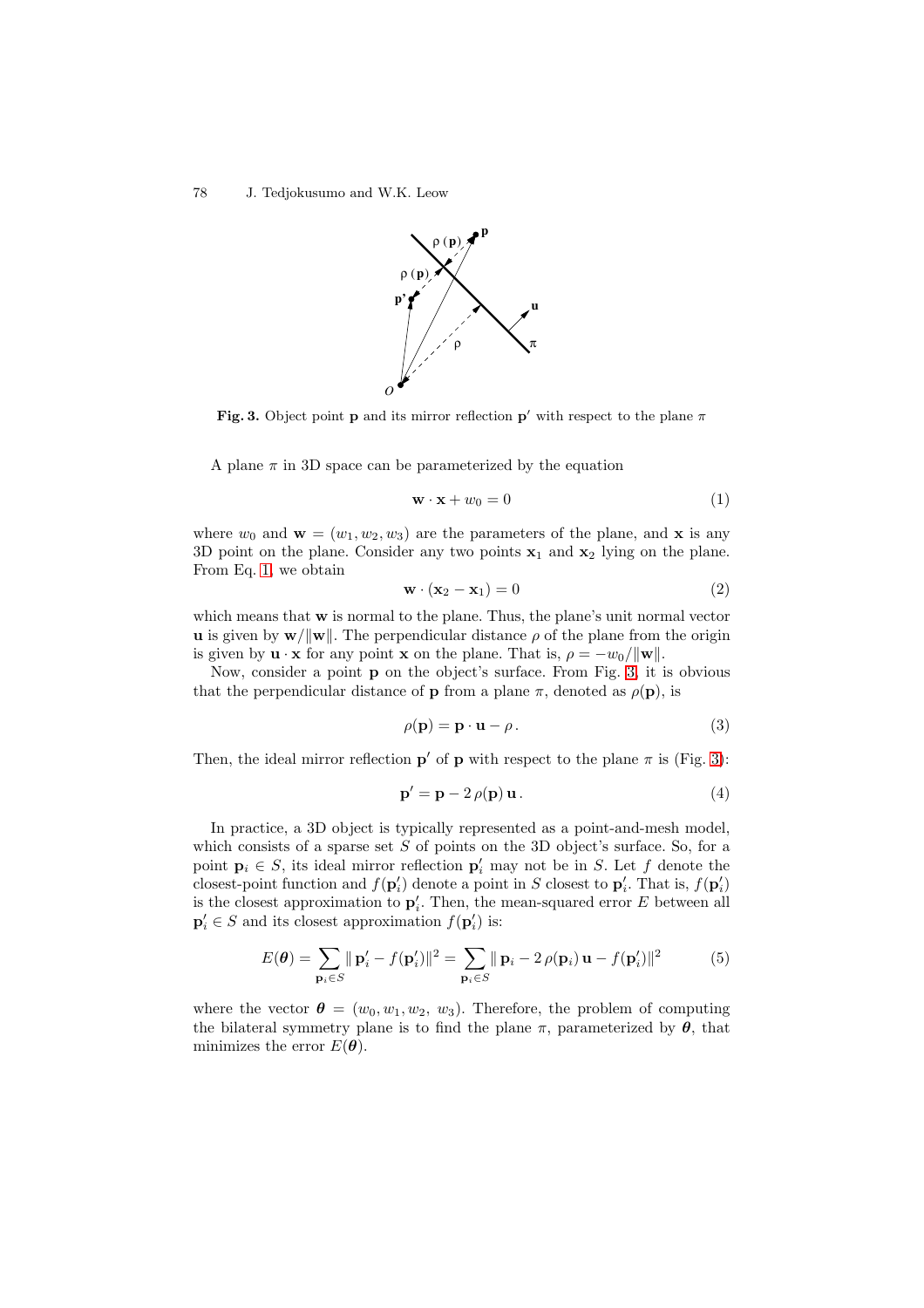The algorithm for computing an object's BSP can be summarized as follows:

### **Compute BSP**

- 1. Compute the three PCA axes (i.e., eigenvectors) of the object, and the three PCA planes normal to these axes.
- 2. Set the PCA plane with the smallest error  $E$  as the seed plane.
- 3. Rotate the seed plane in all three rotation angles by increments of  $\delta$  to generate initial planes  $\omega_i$ .
- 4. For each initial plane  $\omega_i$ ,
- perform gradient descent to obtain locally optimal BSP  $\pi_j$  and its error  $E_j$ .
- 5. Return the plane  $\pi_k$  with the smallest error  $E_k$ .

Given a sufficiently small  $\delta$ , the above algorithm can find the globally optimal estimate of the object's BSP. In the tests,  $\delta = 22.5^{\circ}$  is used. This algorithm can also use MBB axes to obtain the seed plane. However, our tests show that initializing with PCA is more robust than initializing with MBB because the objects' BSPs tend to be closer to PCA planes than MBB planes (Section 4).

## **3.2 BSP-Based Object Normalization**

Orientation alignment based on BSP offers an approach that can take int[o](#page-6-0) account the semantics of the object parts, such as head, body, legs, etc. We define the first BSP axis as the vector in BSP with the largest dispersion of points. This definition is analogous to that of PCA axis. The second BSP axis is the vector in BSP perpendicular to the first BSP axis. The third BSP axis is naturally the vector normal to BSP.

Based on the above definition, we can compute the BSP axes as follows:

## **Compute BSP Axes and Extents**

- 1. Project 3D points on an object to its BSP.
- 2. Apply 2D PCA on the projected points and obtain principal axes in BSP.
- 3. Measure the extents (i.e., the distances between the furthest points) of the object along the two principal axes in BSP. The axis with a larger extent is defined as the first BSP axis, and the other one is the second BSP axis.
- 4. BSP's normal vector is defined as the third BSP axis. The extent along this axis is also computed.
- 5. The extents along the three BSP axes define the object's 3D aspect ratio.

In the third step, PCA eigenvalues should not be used as measures of the object's extents because they are sensitive to non-uniform distribution of points.

Similar to PCA axes, the BSP axes for different objects may be pointing in opposite directions even though their orientations are the same. A common technique of handling this problem is to reflect the principal axes before matching the objects [4]. With three principal axes, there are altogether eight reflected versions to be compared. The reflection with the smallest matching error would be the one with the semantically matching axis directions.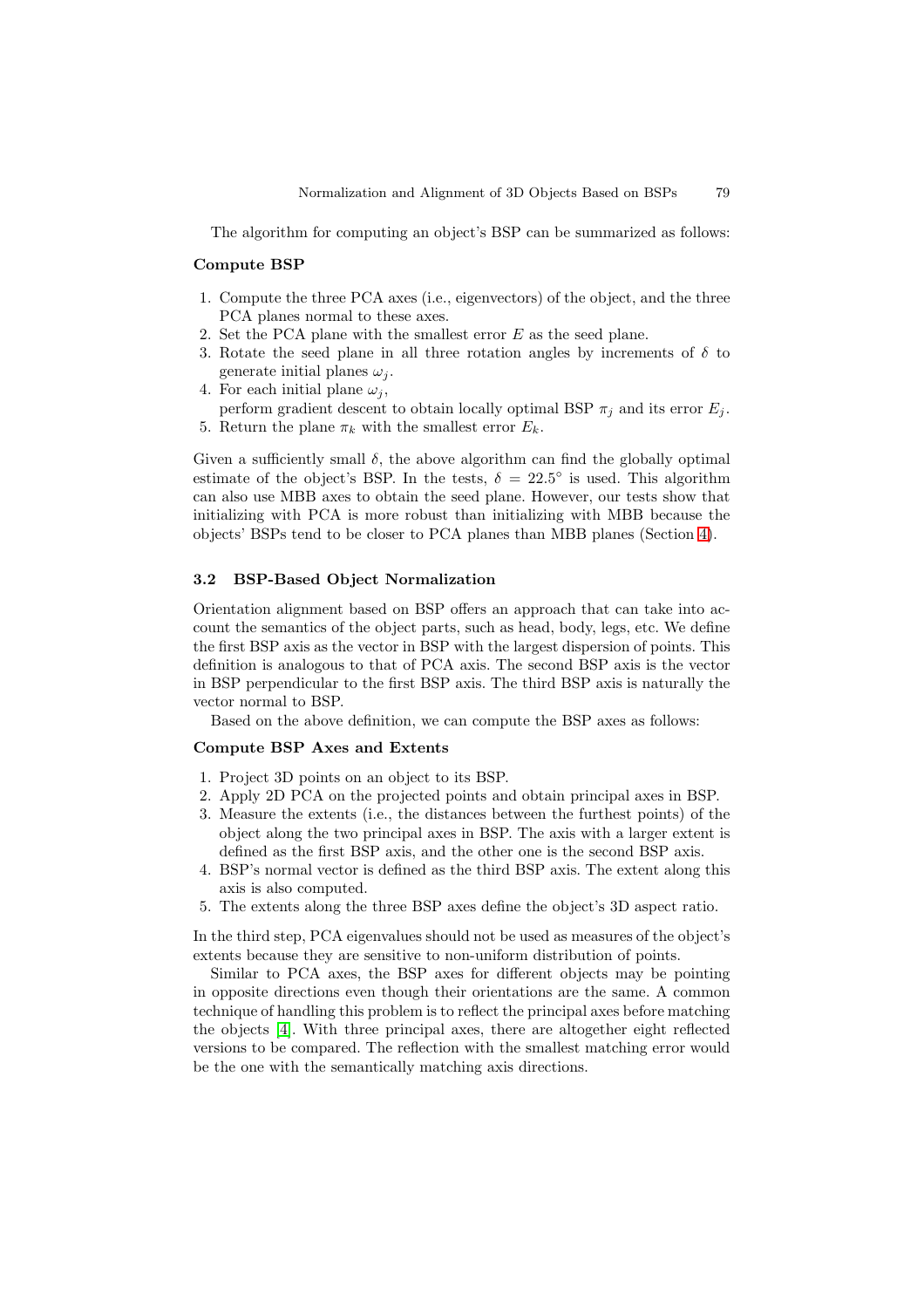#### 80 J. Tedjokusumo and W.K. Leow

BSP-based normalization is performed by translating the objects centroids' to the origin of the 3D coordinate frame, aligning the objects' BSP axes, and normalizing their 3D aspect ratios to a standardized 3D aspect ratio according to their BSP extents. In case this method distorts the shapes of some objects too significantly, an alternative is to group objects into categories according to some criterion such as difference in aspect ratios, semantic class, etc., and scale the objects in each category to a different standardized 3D aspect ratio that minimizes shape distortion.

## **4 Experiments**

<span id="page-6-0"></span>The test set contains 1602 objects some of which are exactly bilaterally symmetric while the others are roughly bilaterally symmetric. This test set is compiled by combining 512 aircrafts in the Utrecht database [21] and 1090 objects in the Princeton database [22]. The Utrecht database contains 6 categories of aircrafts whereas the Princeton database contains about 50 categories of objects. Highly non-bilaterally symmetric objects in the Princeton database are excluded.

Two sets of tests were conducted to assess th[e p](#page-11-13)erformance of the algorithm for computin[g BS](#page-11-14)Ps and BSP-based object normalization and alignment. The implementation of the MBB algorithm was downloaded from the web site valis.cs.uiuc.edu/~sariel/research/papers/98/bbox.html.

#### **4.1 Test on BSP Computation**

For this test, the following normalized error  $E'$  was computed for the estimated BSP  $\theta$  of each object S:

$$
E'(\boldsymbol{\theta}) = \frac{1}{|S| v} \sum_{\mathbf{p}_i \in S} ||\mathbf{p}'_i - f(\mathbf{p}'_i)||
$$
 (6)

where v is the variance of the points  $\mathbf{p}_i$  from the object's centroid. This normalized error is independent of the number of points and the size of the objects, and so can be compared among the objects.

The algorithm for computing BSP was performed on all 1602 objects. It successfully computed the BSPs of 1589 (99.2%) objects. Among the successful cases, the computed BSPs of 487 (30.7%) bilaterally symmetric objects are practically exact, with  $E' \leq 0.00001$  (Fig. 4). A total of 1348 objects (84.8%) with bilateral symmetry and approximate bilateral symmetry have errors  $E' \leq 0.03$ . For the other 241 (15.2%) successful cases, the computed BSPs have various amounts of error ranging from 0.03 to greater than 0.1. Sample results are shown in Fig. 5. For objects that are bilatera[lly](#page-7-0) symmetric (rows 1, 2), exact BSPs are found. For objects that are roughly bilaterally symmetric (row 3), the best fitting BSPs are computed. Therefore, the error  $E'$  is well correlated to the degree of bilateral symmetry of the test objects.

For [th](#page-8-0)e 13 (0.8%) failure cases (Fig. 5, row 4), all their errors are greater than 0.03, and 53.9% of them are greater than 0.1. The computed BSPs are all larger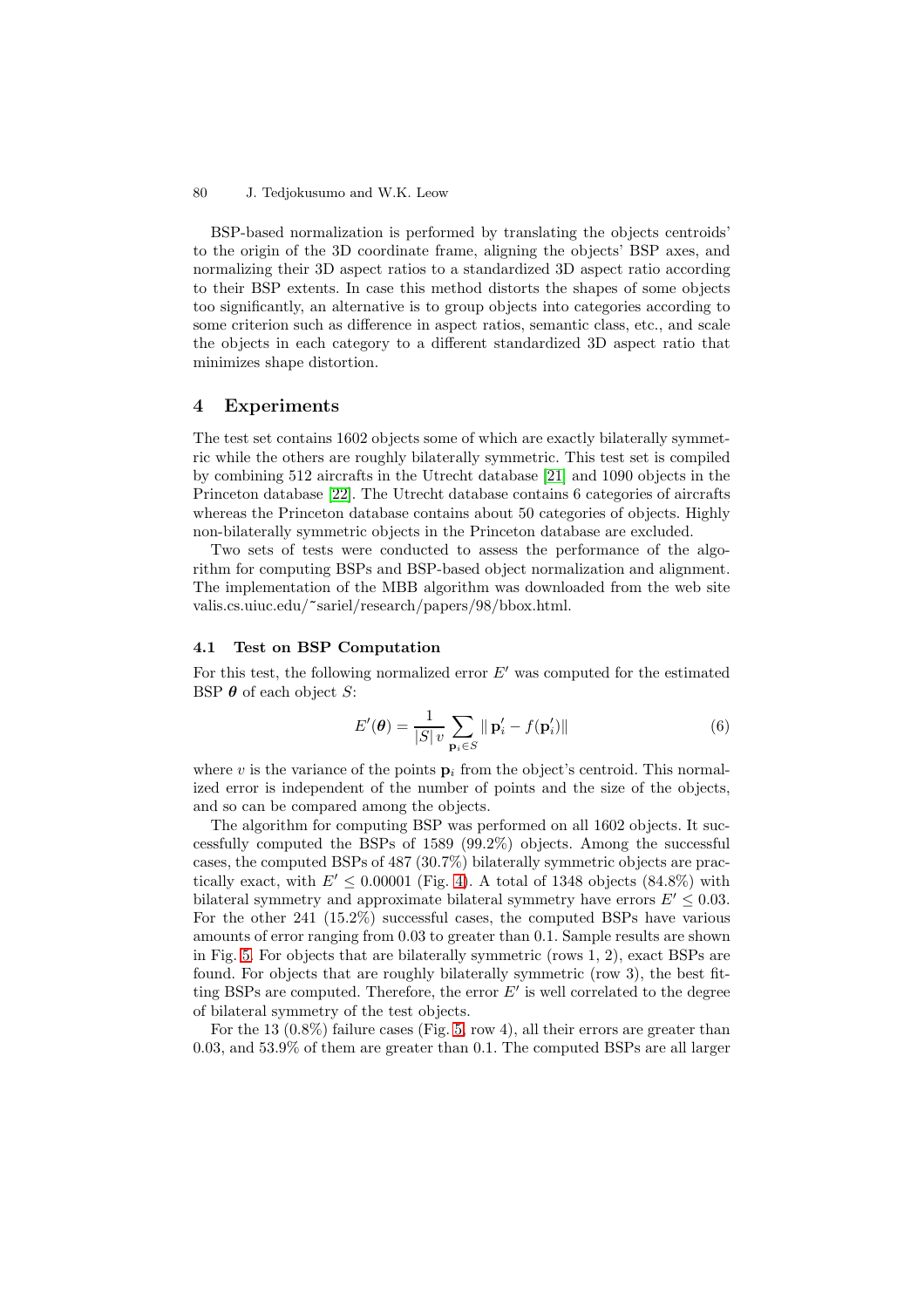

**Fig. 4.** Frequency distribution of the errors of computed BSPs of test objects

| 1st. | 2nd | -3rd                     |
|------|-----|--------------------------|
|      |     | PCA $13.4\%$ 61.7% 19.9% |
|      |     | MBB 31.1\% 46.1\% 22.8\% |

<span id="page-7-0"></span>**Table 1.** Percentages of PCA and MBB planes nearest to test objects' BSPs

<span id="page-7-1"></span>than 30° from the desired BSPs. The main reason of the failure is that these objects are not exactly bilaterally symmetric and there are very few points on them. In some cases, one or two outliers (i.e., points without mirror reflections and lying at large distances from the objects' centroids) are enough to severely tilt the orientation of the computed BSP. One method of solving this problem is to apply a robust method to exclude outliers while computing the BSP.

As discussed in Section 1, an object has three PCA planes and three MBB planes. Table 1 tabulates the percentage of PCA/MBB planes that are nearest, in terms of 3D orientation, to the computed BSPs of the test objects. It shows that most of the objects' BSPs are nearest to the second PCA plane (the plane normal to the second PCA axis). [Th](#page-0-0)is is expected because most objects' second PCA axes run acr[os](#page-7-1)s their bodies in the left-right direction normal to their BSPs. Nevertheless, there are many other objects whose BSPs are nearest to other PCA/MBB planes. These results show that PCA and MBB, by themselves, are not able to determine the correct BSPs in general.

Figure 6 plots the frequency distribution of the angular difference between an object's BSP and its nearest PCA/MBB plane. 69.6% of the objects have BSPs exactly aligned with their nearest PCA planes (i.e., 0° difference). On the other hand, only 1.2% of the objects have BSPs exactly aligned with their nearest MBB pla[ne](#page-9-1)s. Most  $(30.7\%)$  of the objects' BSPs are, in fact, more than 20 $\degree$  off the nearest MBB planes. This test result shows that it is better to use PCA planes to initialize the algorithm for computing BSP (Section 3.1).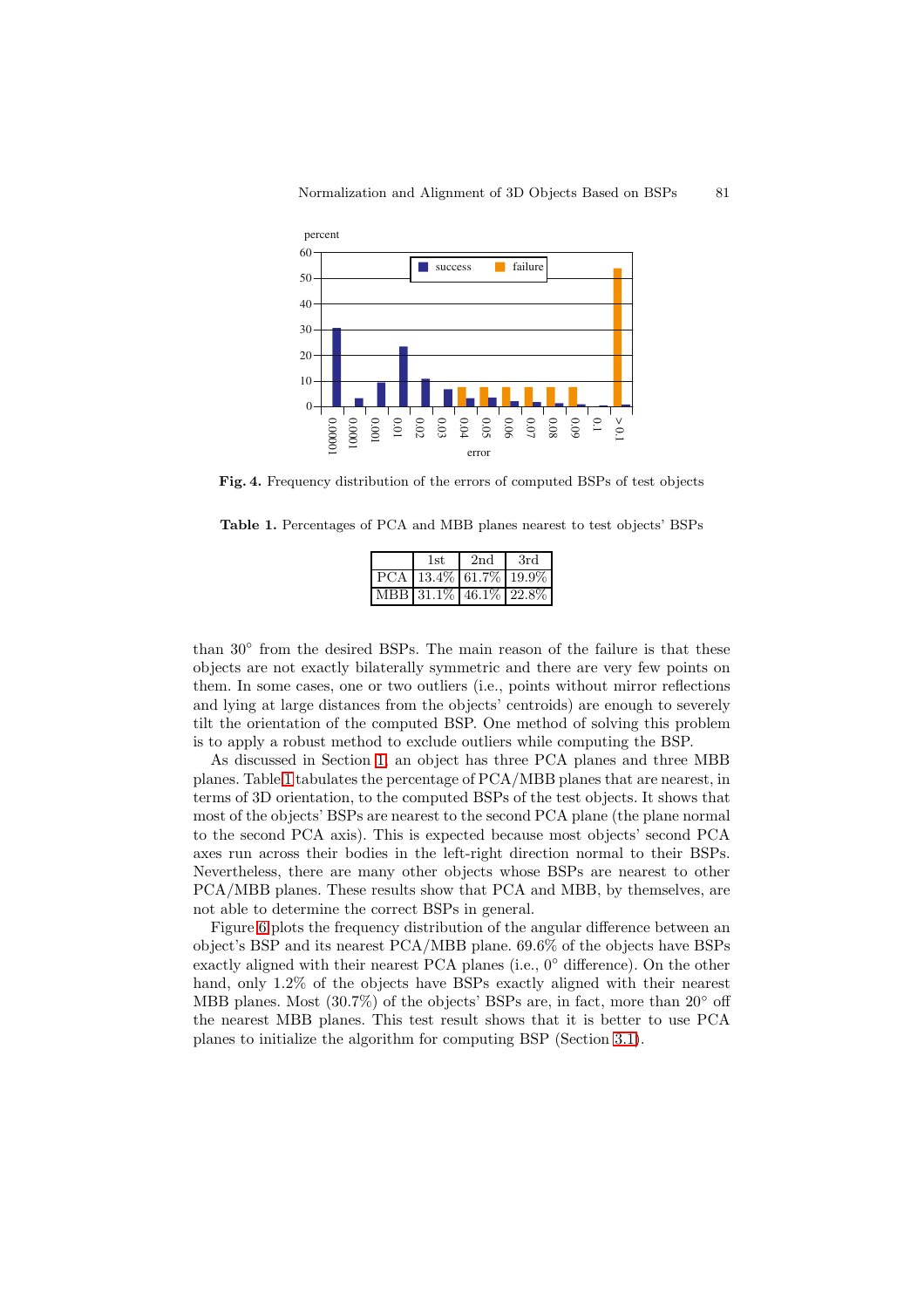

Fig. 5. Sample BSP results. (Rows 1–3) Successful cases: (Rows 1, 2) Bilaterally symmetric objects, (Row 3) Approximately bilaterally symmetric objects. (Row 4) Failure cases. Left and right sides of BSPs are denoted by different colors.

## <span id="page-8-0"></span>**4.2 Test on BSP-Based Normalization**

Four types of normalization methods were compared:

- 1. PCA with uniform scaling (PCA): Normalize objects' centroids, PCA axes, and variance of points. This is the standard normalization method and serves as the base case.
- 2. PCA with 3D aspect ratio normalization (PCA3): Normalize objects' centroids, PCA axes, and 3D aspect ratio estimated by PCA eigenvalues.
- 3. MBB:

Normalize MBB centroid, MBB axes, and MBB extents.

4. BSP:

Normalize object's centroid, BSP axes, and BSP extents.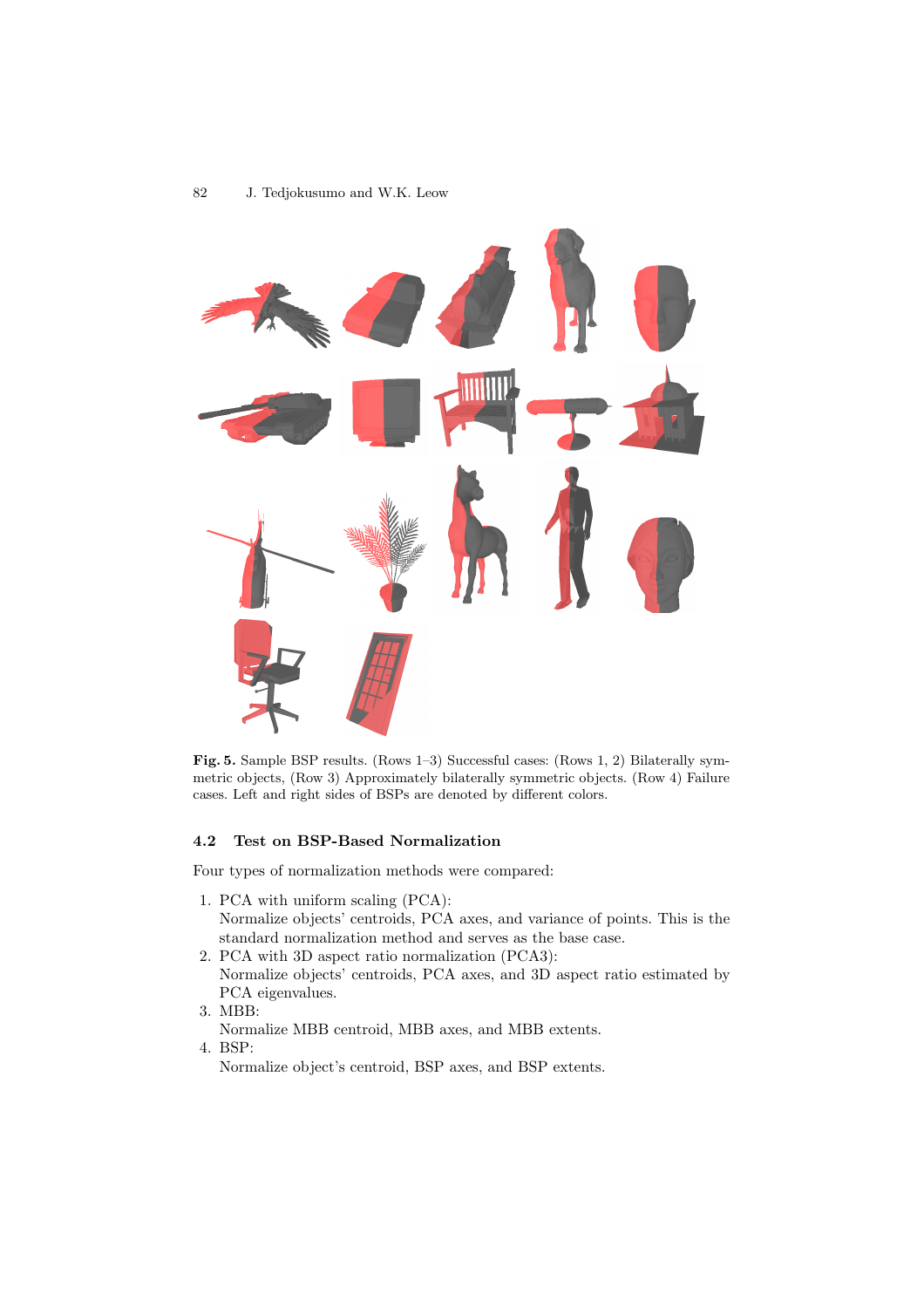

**Fig. 6.** Frequency distribution of the angular difference between objects' BSPs and their nearest PCA/MBB planes

<span id="page-9-1"></span>

<span id="page-9-0"></span>**Fig. 7.** Comparison of normalization methods. (a) PCA with uniform scaling, (b) PCA with normalization of 3D aspect ratio, (c) MBB, (d) BSP.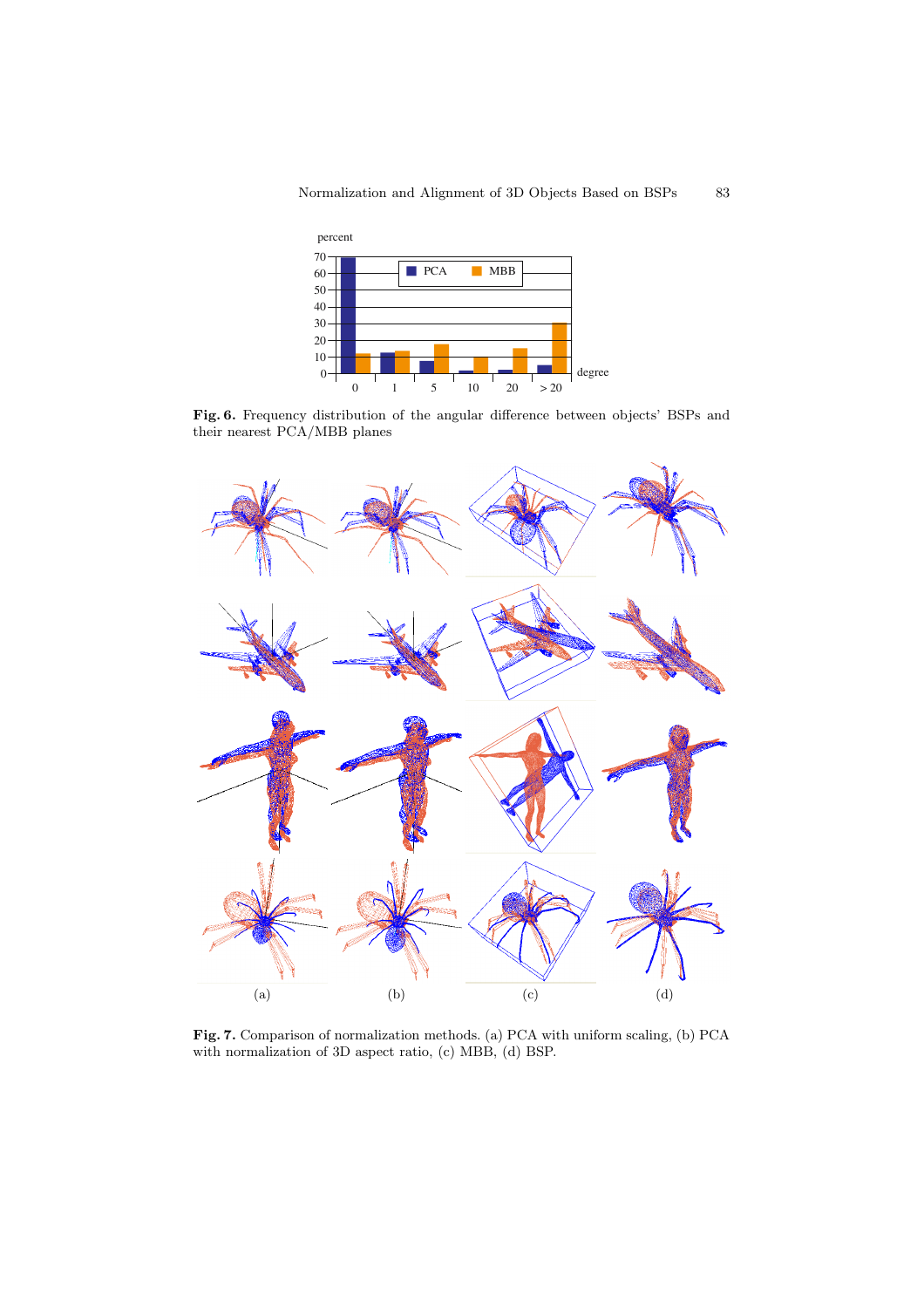#### 84 J. Tedjokusumo and W.K. Leow

Figure 7 illustrates the difference between the various normalization methods. In many cases, both PCA and PCA3 can align the objects' principal axes well (Fig. 7(a, b), rows 1–3). But, sometimes, they give the wrong orientation alignment (Fig.  $7(a, b)$ , row 4). They are unable to normalize the 3D aspect ratios well e[nou](#page-9-0)gh to achieve semantically meaningful alignment of the object parts due to PCA's sensitivity to point distributions (Fig. 7(a, b), rows  $2-4$ ).

M[BB](#page-9-0) can normalize the 3D aspect ratios relatively well. But, a slight difference in the leng[ths](#page-9-0) and widths of the objects can cause the orientation alignment to be off by as much as  $90^{\circ}$  (Fig. 7(c), rows 1–3). On the other hand, our BSPbased method consistently normalizes and aligns the [ob](#page-9-0)jects well (Fig. 7(d)). In particular, semantically equivalent parts, such as heads, bodies, legs, wings, and tails, of different objects are correctly aligned.

## **5 Conclusions**

This paper presented a method for computing 3D objects' bilateral symmetry planes (BSPs) and BSP axes and extents, and a method for normalizing and aligning 3D objects based on BSP axes and extents. The algorithm successfully computed the BSPs of 99.2% of the test objects. For exactly bilaterally symmetric objects, the exact BSPs are found. For roughly bilaterally symmetric objects, the best fitting BSPs are computed. Compared with normalization methods based on PCA and minimum volume bounding box, our method based on BSP can normalize and align similar objects in the same category in a semantically meaningful manner, such as aligning the objects' heads, bodies, legs, etc. Better normalization and alignment of objects are expected to improve the performance of shape matching and retrieval algorithms of 3D objects.

### **References**

- 1. Kazhdan, M., Funkhouser, T., Rusinkiewicz, S.: Rotation invariant spherical harmonic representation of 3D shape descriptors. In: Proc. Eurographics Symp. on Geometry Proc. (2003)
- <span id="page-10-0"></span>2. Osada, R., Funkhouser, T., Chazelle, B., Dobkin, D.: Matching 3D models with shape distribution. In: Proc. SMI. (2001)
- 3. Paquet, E., Rioux, M., Murching, A., Naveen, T., Tabatabai, A.: Description of shape information for 2-D and 3-D objects. Signal Processing: Image Communication **16** (2000) 103–122
- <span id="page-10-2"></span><span id="page-10-1"></span>4. Tangelder, J.W.H., Veltkamp, R.C.: Polyhedral model retrieval using weighted point sets. In: Proc. SMI. (2003)
- 5. Vranic, D.V., Saupe, D.: 3D shape descriptor based on 3D Fourier transform. In: Proc. Conf. Digital Signal Proc. Multimedia Comm. and Services. (2001) 271–274
- <span id="page-10-3"></span>6. Yu, M., Atmosukarto, I., Leow, W.K., Huang, Z., Xu, R.: 3D model retrieval with morphing-based geometric and topological feature maps. In: Proc. IEEE CVPR. (2003) II–656–II–661
- <span id="page-10-6"></span><span id="page-10-5"></span><span id="page-10-4"></span>7. Atmosukarto, I., Leow, W.K., Huang, Z.: Feature combination and relevance feedback for 3D model retrieval. In: Proc. MMM. (2005) 334–339